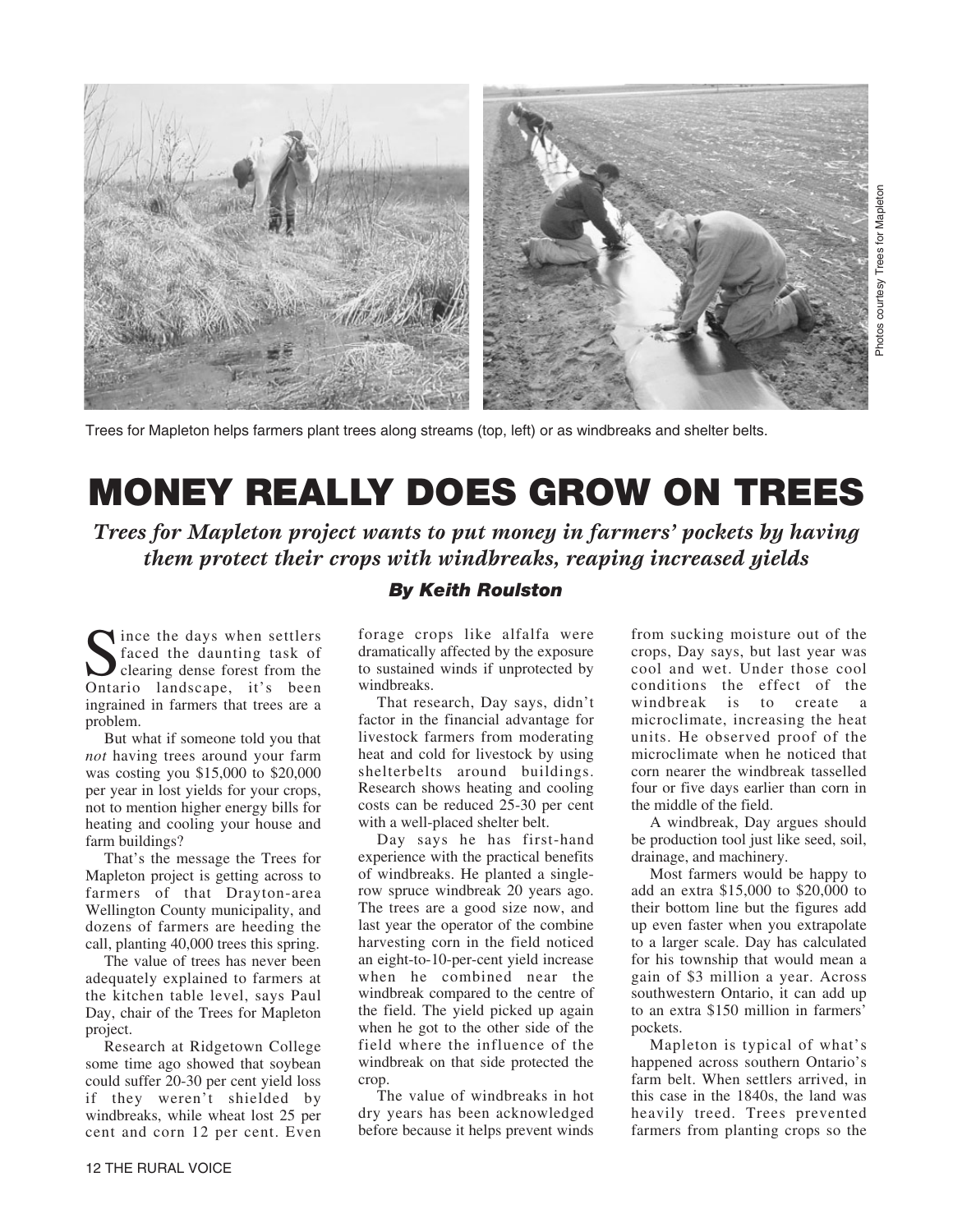

Workshops have (above, right) shown farmers how a windbreak can help increase crop yields (above left).

township.

task was to cut down the trees as quickly as possible. Soon the only trees that were left were small woodlots at the back of the farm that provided fuel for heating and some timber for sale or use around the farm.

As years went by, undisturbed fencelines grew up in trees, but with the arrival of larger equipment, beginning in the 1950s, the emphasis was on tearing out fencelines and creating bigger fields.

"We missed a step," says Day. "We should have surrounded those bigger fields with windbreaks."

Across Wellington County tree cover is now down to 17 per cent of the land area (Environment Canada estimates 30 per cent is needed for a healthy environment). Mapleton has 10 per cent tree cover, with a portion of the township where a wind farm has been proposed having only three to four per cent cover. Trees for Mapleton envisions boosting tree cover to 20 per cent.

The strategy calls for wrapping every 100 acres with windscreens; buffering all waterways with trees; wrapping all woodlots with windbreaks (hardwoods in the woodlot grow faster if protected by an evergreen windbreak); planting shelterbelts around all farmsteads; linking forest fragments with tree plantings; and creating living snow fences along sections of road that are now exposed to drifting. If all that was accomplished, the potential is a staggering five million trees in one

The Trees for Mapleton project grew out of an earlier success story with Trees for Peel one of the two townships that amalgamated to form Mapleton. When money was left over from a local history project in Peel, it was put to work buying trees. Starting in 2001, the project eventually promoted nearly 100,000 and helped fund 75,000 trees in strategic plantings on over 100 farms.

Trees for Mapleton aims to make it attractive for farmers to plant trees, by getting the word out about how financially advantageous it can be, helping them technically and financially to make a plan, to buy and plant the trees and give them ongoing advice.

The project is a partnership of the Wellington Stewardship Council (of which Day is a member), Grand River Conservation Authority, Drayton Kinsmen, Wellington Soil & Crop Improvement Association, Wellington's Green Legacy tree planting program, Township of Mapleton, Trees Ontario and the Maitland Valley Conservation Authority. But most important, says Day, are the Mapleton landowners.

The partnership makes it attractive for landowners to take part in the Trees for Mapleton project. Day estimates that an average 200-acre farm that plants 2,000 trees could benefit from \$5,396 in goods and services, starting with \$1200 worth of trees from the County's Green Legacy program and \$1,000 for tree planting from Trees Ontario (50 cents a tree). The Wellington Rural Water program provides an incentive payment of \$107/acre for seven years for taking land out of production for trees, which would add up to \$2996 on the four acres needed for 2000 trees.

As well, Trees for Mapleton<br>
was successful in getting a<br>
cover the salary of an agri-forester to was successful in getting a Trillium Foundation grant to work with farmers, providing, Day estimates, about \$200 worth of service for each farm.

Dallas Campbell is that forestry technician who co-ordinates the project, splitting his time between the Grand Valley Conservation Authority office, which administers the funding, and the Mapleton Township office in Drayton.

The work in Drayton involves working with farmers and other landowners. There have been field days and community meetings to bring people together to make them aware of the program, but often he works directly with farmers and other landowners.

This is the big advantage Trees for Mapleton has, says Day – someone to work directly with farmers to get the message out at the kitchen table. It means Mapleton is privileged to have its own agriforester.

Campbell says his consultation generally starts with talking to the landowner about what purpose they